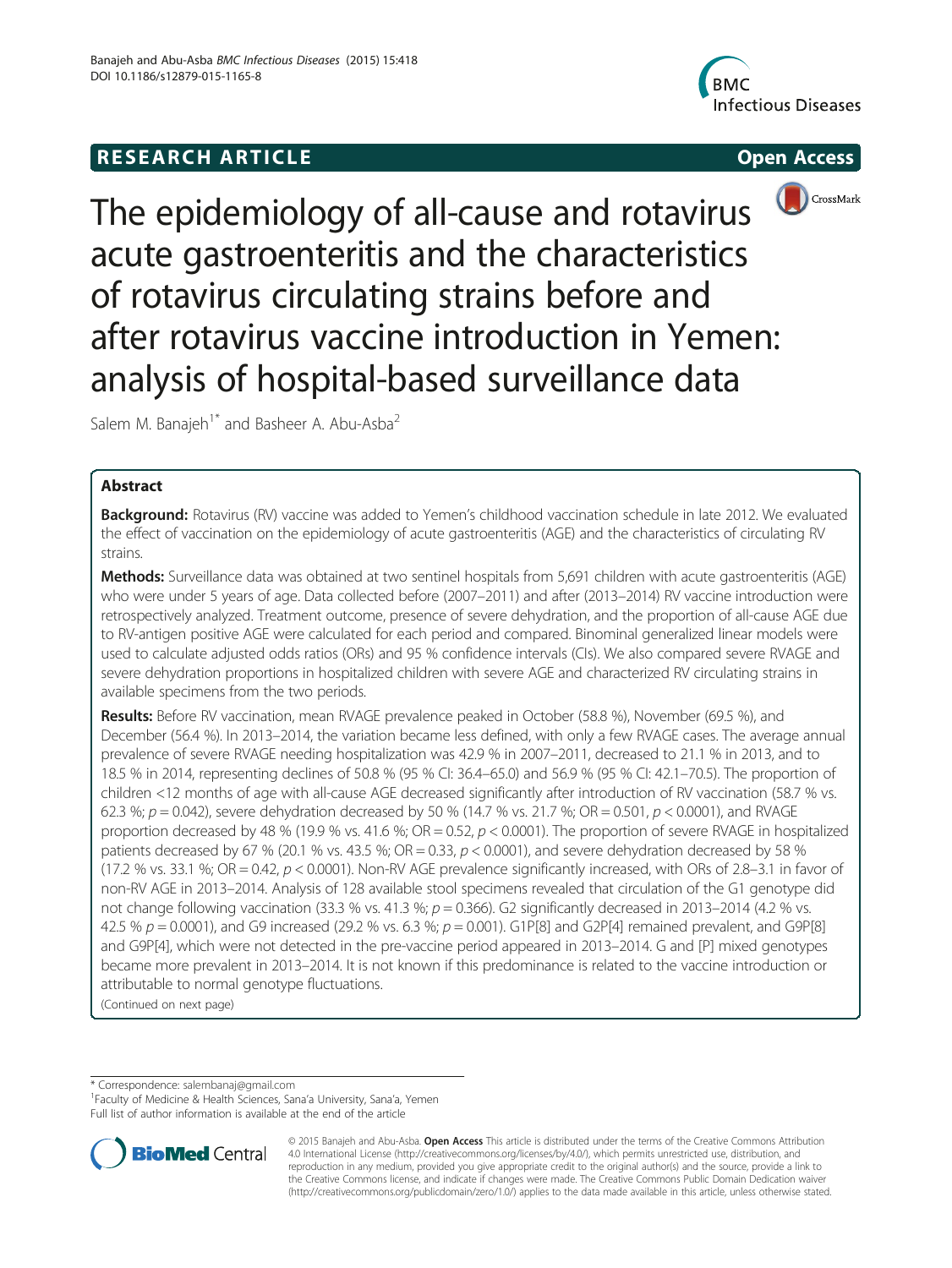#### (Continued from previous page)

Conclusions: Rotarix substantially reduced the prevalence of RVAGE, with a 67 % reduction of severe RVAGE hospitalizations, and over 50 % reduction of diarrhea with severe dehydration. Circulation of RV G and [P] mix strains was significantly increased in 2013–2014 and needs continuous monitoring.

Keywords: Rotavirus vaccine, Severe rotavirus hospitalization, Severe dehydrating diarrhea, Rotavirus strains, Yemen

# Background

In developing countries, diarrhea remains one of the most frequent causes of death among children under 5 years of age. Rotavirus (RV) is the most common cause of severe diarrhea in infants and young children and the major cause of diarrhea-related child mortality. It accounts for more than 2 million hospital admissions annually [[1](#page-9-0)–[3](#page-9-0)]. The World Health Organization (WHO) recommends the introduction of rotavirus vaccine in national immunization programs especially in developing countries with high childhood mortality [\[4](#page-9-0), [5](#page-9-0)]. Yemen is one of the least developed countries and is the only low-income country in the Arabian Peninsula. It has a population of 25.2 million, 16.1 % of whom are under 5 years of age. Health information published in 2014 by the WHO estimates that 47 % of children in Yemen under 5 years of age are stunted and 16 % are wasted [[6\]](#page-9-0). The data also indicates that only 27.8 % of children who developed diarrhea received oral rehydration therapy and estimates infant and under 5-year mortality rates are 40.4 and 51.3 per 1000 live births, respectively [\[6](#page-9-0)].

Acute gastroenteritis (AGE)-related morbidity and mortality is a major health problem in Yemen. A recent report on the global, regional, and national causes of child mortality estimated that in 2013, 16.8 % of 19 607 deaths from all causes in children 1–59 months of age was diarrhea related. The corresponding estimate for 2007 was 21.2 % of 26,800 deaths, indicating a reduction of only 4.4 % over a 7-year period [\[7](#page-9-0)]. Data on the burden of rotavirus acute gastroenteritis (RAVGE) in Yemen are scarce. Only one hospital-based study was published before the introduction of rotavirus vaccine, In that study, Kirby et al. reported that 27 % of children from 1 to 5 years of age who were treated for AGE in the emergency and outpatient departments of two hospitals in Sana'a had rotavirus, and 10 % had norovirus infections [[8\]](#page-9-0). However, the study was limited by its geographical restriction to one city located in the northern highlands region of Yemen.

There were three study objectives. The first was to examine trends in the annual prevalence of RVAGE in children hospitalized with severe AGE. The second was to compare the proportions of RVAGE, WHO-defined severe dehydration, and the treatment outcomes of children younger than 5 years of age who were treated for all-cause AGE at the sentinel hospitals or were hospitalized with severe dehydrating diarrhea. The third was to assess and examine the prevalence, characteristics and diversity of the circulating rotavirus strains, before and after introduction of RV vaccine in Yemen's national immunization program.

## Methods

In 2004, the Ministry of Public Health in Yemen implemented surveillance of AGE (including RVGE) in children less than 5 years of age at sentinel hospitals. The surveillance unit is supported technically and financially by the WHO Eastern Mediterranean Regional Office (EMRO), which includes surveillance training for hospital staff. The standard operating procedures (SOPs) used by the Rotavirus gastroenteritis surveillance network in the EM Region are described in the WHO generic protocol for rotavirus surveillance [[9\]](#page-9-0).

# Study sites

The study evaluated surveillance data collected from two sentinel hospitals. The first was the Al –Sewedy hospital located in Taiz city, serving the population of Taiz and the surrounding rural areas. The Taiz governorate has a population of 4 million and is located in the mountainous midland region of Yemen at an altitude of 1400 m above sea level. The second center was Al-Wehdah hospital located in the southern city of Aden, which serves a population of 1,400,000, including Aden and the adjacent southern governorates. Aden is located along the coast of the Arabian Sea. Each hospital has a capacity of more than 600 beds, walk-in outpatient units receiving patients on work days, and 24-h emergency rooms. Surveillance began at Al-Sewedy Hospital in 2007, and at Al-Wehdah Hospital in 2008. Following the WHO– EMRO guidelines, a trained surveillance officer at each hospital collects information on children who visit the hospital because of AGE and submits standard case report forms to the surveillance unit every month. The reports are checked for accuracy and missing data are obtained by communication with the surveillance officer at the sentinel hospital. Data are recorded in Microsoft Office Excel 2007 software.

Rotarix™ vaccine (GlaxoSmithKline Biologicals, Belgium) was introduced in the national immunization program of Yemen in October 2012 with support from the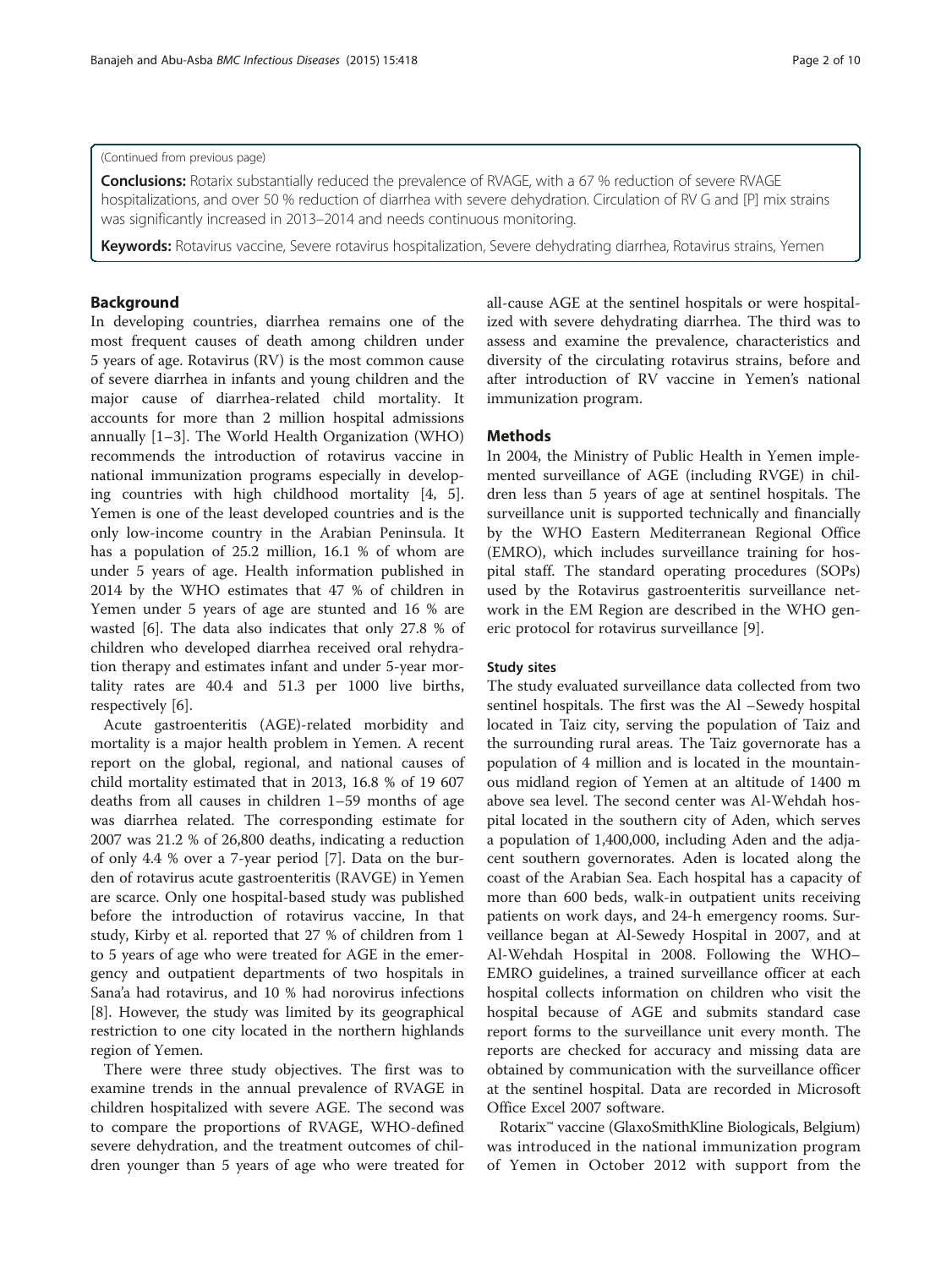Global Alliance for Vaccines Initiative (GAVI). Rotarix, is a monovalent live attenuated human rotavirus vaccine based on the G1P[8] strain. It is given orally as two doses at 6 and 10 weeks of age, and is free of charge to all children in Yemen. The national vaccination coverage rates for the second dose of Rotarix was 23 % in 2012 and 90 % in 2013. The coverage rates in Taiz and Aden were 25 and 30 % in 2012 and 76 and 87 % in 2013, respectively [\[10\]](#page-9-0).

# Ethical approval

The ethical review committee of the Yemen Ministry of Public Health advised that ethical approval for this study protocol was not needed as it was considered to be a part of an ongoing national surveillance activity. All study procedures constituted standard case management. This was a retrospective analysis of data collected from the sentinel hospitals, and patients were enrolled only after signed informed consent had been obtained from their parents or legal guardians. The data did not include names of individual patients, and the authors did not follow or contact the parents following enrolment.

# Study Population

Children less than 5 years who attended the sentinel hospital outpatient unit, emergency room, and/or were admitted as inpatients with a primary diagnosis of AGE were included in the study after informed consent was obtained.

### Definitions

AGE (in children less than 5 years of age) was defined as at least three watery or looser than normal stools in a 24-h period and of less than 7 days duration, and/or two or more vomiting episodes that were unexplained by other reasons. Dehydration status was scored as follows. Severe dehydration (1) required two or more of the following signs: lethargy or unconsciousness, sunken eyes, inability to drink, and skin pinch recovers very slowly. Some dehydration (2) required two or more of the following signs: restlessness or irritability, sunken eyes, thirst or drinking eagerly, and skin pinch goes recovers slowly. No dehydration (3) was noted in children with none of the above signs).

### Study design

This was a retrospective observational study based on AGE surveillance data collected prospectively during the pre-RV vaccine period from January 2007 to December 2011, and in the post-RV vaccine period from January 2013 to December 2014. Surveillance data collected during 2012, the year in which the RV vaccine was introduced, were excluded from the analysis.

#### Data collection

Information on patient age (months), sex, and place of treatment (outpatient clinic, emergency room, or inpatient facility), plus clinical information including duration of symptoms, diarrhea and/or vomiting (days), the number of episodes per day before the visit, and whether fever was present, was collected. Details of dehydration status (severe, some, or none), treatment given, duration of hospitalization, and treatment outcome on discharge were also collected. Stool specimens were obtained from children enrolled in study not later than 7 days after the onset of the illness and within 48 h of enrollment. Specimens were placed in labeled screwtop containers and stored at 4 °C. Rotavirus antigen was detected in the specimens by enzyme immunoassay (EIA) carried out in the hospital laboratory using WHO-approved kits (IDEIA™, DAKO Diagnostics, United Kingdom). Rotavirus-positive specimens were stored at −20 °C, according to SOP guidelines, until sent to the Regional Rotavirus Reference Laboratory in Cairo, Egypt for G and P genotyping.

## Date management and statistical analysis

The surveillance data from all children included in the study were imported from Microsoft Office Excel 2007 into SPSS software, version 20 (IBM, Armonk, NY, USA). We used descriptive statistics to calculate the annual prevalence of severe RVGE in children hospitalized with all-cause severe AGE from 2007 to 2014 and the percentage decline in prevalence in 2013 and 2014 compared with the average annual prevalence in the pre-vaccine years. We also examined changes in the distribution of emergency unit visits and hospitalizations for all-cause AGE and RVGE before and after vaccine introduction by comparing the percentage reductions and 95 % confidence intervals of the annual median occurrence of these events. Pre- and post-vaccine patient characteristics were compared using Pearson's chi-square test for categorical variables and student's-t test for continuous variables with equal variance not assumed.

#### Measurement of the core study outcomes

We measured the effect of RV vaccine introduction on all-cause AGE by comparing the proportions of patients with severe dehydration, the prevalence of RVAGE, and treatment outcomes (core study outcomes) obtained during the two study periods. We used binominal generalized linear models with a probit link function. The pre- and post-vaccine periods were dependent categorical variables with the post-vaccine period considered as a response and the pre-vaccine period as the reference. The core study outcomes were introduced separately in the model. Each study outcome was adjusted for the following predictors: age, gender, duration of symptoms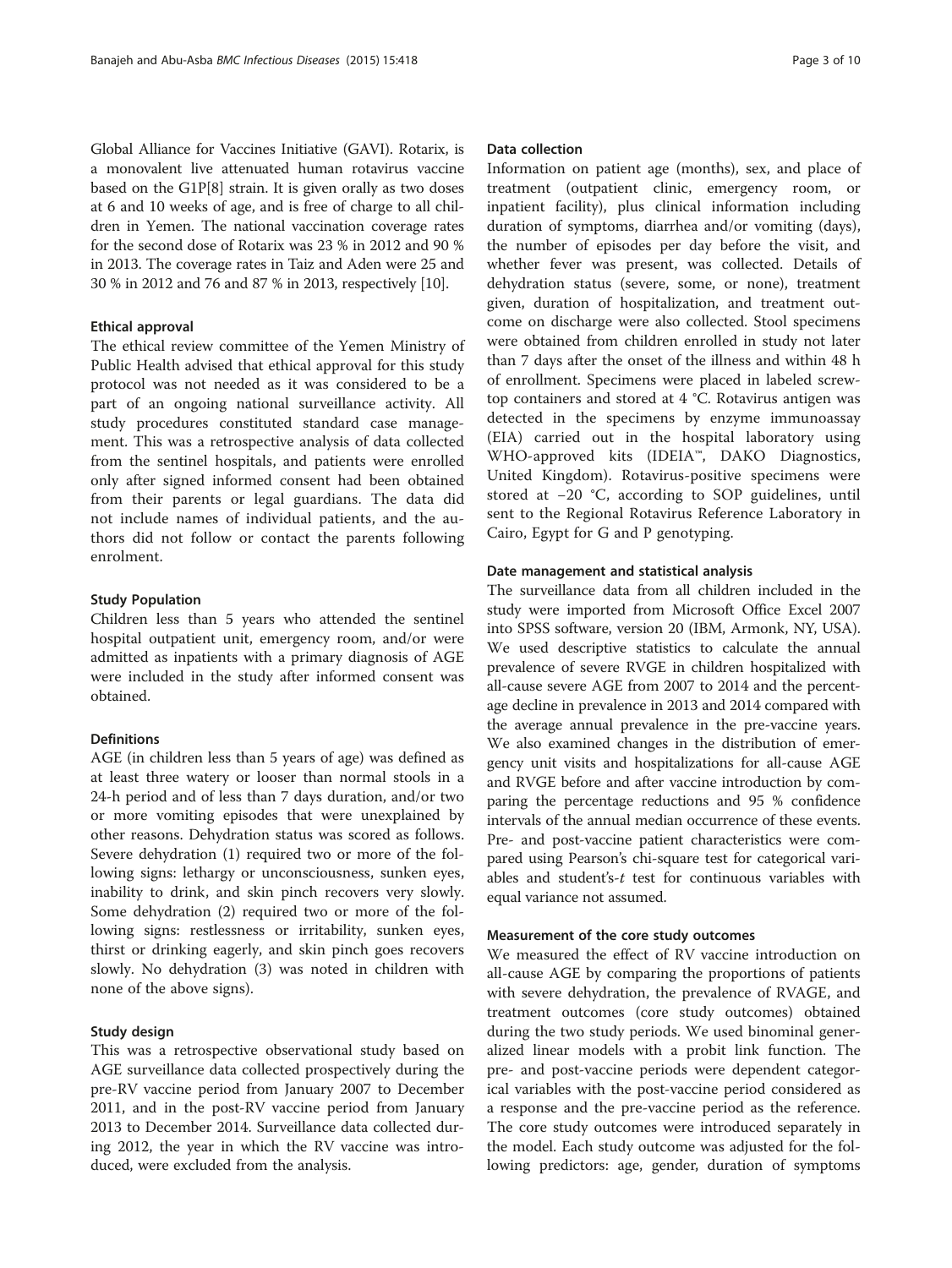(days), number of diarrhea episodes per day, and hospital site. The statistical procedure computed the main effect of these cofounders expressed as an adjusted exponential (Beta) with its 95 % Wald confidence interval (95 % Wald CI) as well as the  $p$  value. We also compared the proportions of patients with severe RVAGE and severe dehydration among those hospitalized for all-cause severe AGE, and the proportions of different RV circulating strains in the pre- and post-vaccine periods. The statistical significance level was set at  $p < 0.05$ .

# Results

# Surveillance data of all participants

During the study period from January 2007 to December 2014, 5691 children with all-cause AGE and under 5 years of age visited the sentinel hospitals and were included in the analysis. Most children were young. The mean age was 12.2 months, and 3425 (60.2 %), were under 12 months of age. The mean duration of symptoms, vomiting, diarrhea, and diarrhea episodes/ day were 3.1, 2.9, 3.2, and 6.4, days respectively. A total of 2886 children (50.7 %) were hospitalized with severe dehydrating AGE, 2308 (40.6 %) visited the emergency room, and 479 (8.7 %) visited the outpatient unit. Stool specimens were collected from 5495 children (96.6 %). A total of 1940 specimens (35.3 %) were RV-antigen positive by EIA and 1210 of those (62.4 %) were obtained from children less than 12 months of age. Stool specimens from 2747 (95.2 %) of the 2886 children who were hospitalized with severe AGE  $(n = 2886)$ , were tested, and of those, 1005 (36.6 %) were RV positive. The annual prevalence of hospitalized severe RVAGE remained stable with an average of 42.9 % from 2007 to 2011. The prevalence dropped to 21.1 % in 2013 and to 18.5 % in 2014 (Table 1); representing percentage decreases of 50.8 % (95 % CI: 36.4–65) and 56.9 % (95 % CI: 42.1–70.5), respectively.

### Pre- and post-vaccination periods

Seasonal variation In the pre-vaccine period, the proportion of children with RVAGE followed a well-defined monthly pattern that peaked in October (58.8 %), November (69.5 %), and December (56.4 %) and was lowest in July (20 %), August (22.8 %), and September (27.5 %). In the post-vaccine period, the seasonal variation became blunted and less well defined with only a few cases of RVAGE detected (Fig. [1](#page-4-0)).

All-cause AGE Compared with the pre-vaccine period, the proportion of children under 12 months of age with all-cause AGE was significantly smaller in the postvaccine period (62.3 % vs. 58.7 %,  $p = 0.042$ ), but a significantly larger proportion presented with vomiting (88 % vs. 93.1 %;  $p < 0.0001$ ) and a significantly smaller proportion presented with fever  $(63.6 %$  vs. 45.1 %;  $p = <0.0001$ ) (Table [2](#page-5-0)). The mean  $\pm$  SD duration (days) of symptoms and of diarrhea before seeking treatment was both longer in the post-vaccine period  $(2.98 \pm 1.67 \text{ vs. } 3.33 \pm 1.58; p <$ 0.0001, and  $3.02 \pm 2.12$  vs.  $3.40 \pm 1.89$ ;  $p = 0.0001$ , respectively). There was no significant difference in the duration of hospital treatment (Table [2](#page-5-0)). Severe dehydration decreased significantly from 21.7 % of children with allcause AGE (848/3902) in the pre-vaccine period to 14.7 % (168/1144) in the post-vaccine period (unadjusted OR 0.64, 95 % CI: 0.54–0.77;  $p = 0.0001$ ). The median annual number of visits for all-cause AGE decreased by 26 % (95 % CI: 23–29), from 800 in the pre-vaccine to 591 in the post-vaccine period. Emergency room visits decreased from 358 to 180, and hospitalizations decreased from 444 to 342, representing median reductions of 49.7 % (95 % CI: 44.6–54.9), and 23 % (95 % CI: 19.3–27.1), respectively.

## Severe all-cause AGE

In the pre-vaccine period, 1968 children required hospitalization for severe all-cause AGE but only 683 were hospitalized in the post-vaccine period. The

Table 1 Acute Gastroenteritis: hospitalization, NO(%) of cases that have stools tested for RV antigen and annual prevalence of severe RVAGE from 2007 to 2014

| Year of study | AGE hospitalization | Cases stool tested | Cases positive $RV + ve$ | % Annual prevalence |
|---------------|---------------------|--------------------|--------------------------|---------------------|
|               | Ν                   | N(%)               |                          | (RVGE)              |
| 2007          | 480                 | 480 (100)          | 210                      | 43.8                |
| 2008          | 239                 | 239 (100)          | 104                      | 43.5                |
| 2009          | 441                 | 382 (86.6)         | 198                      | 51.8                |
| 2010          | 514                 | 465 (90.5)         | 194                      | 41.7                |
| 2011          | 288                 | 269 (93.4)         | 90                       | 33.5                |
| 2012          | 236                 | 236 (100)          | 73                       | 30.9                |
| 2013          | 421                 | 417 (99)           | 88                       | 21.1                |
| 2014          | 264                 | 259 (98)           | 48                       | 18.5                |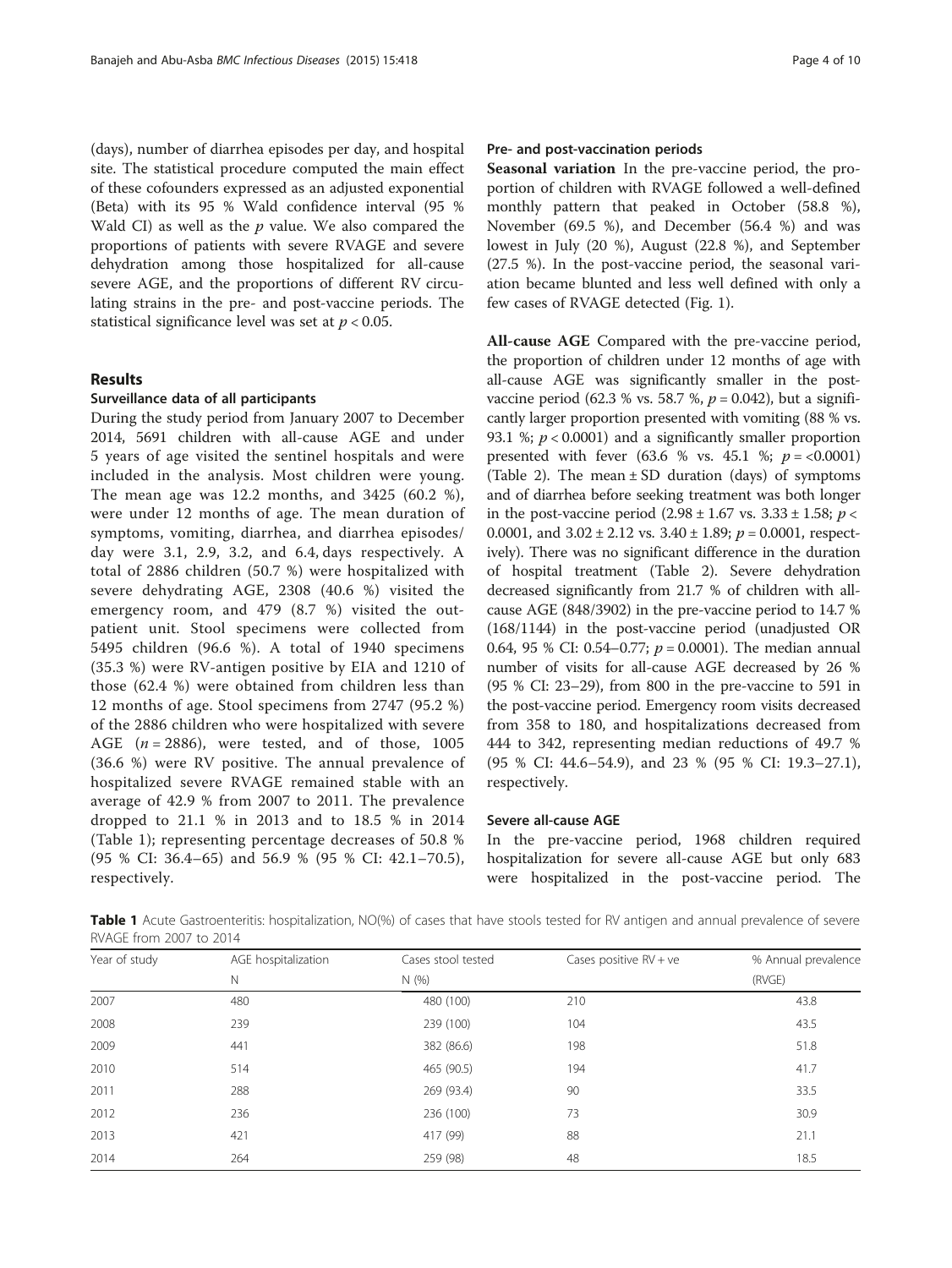<span id="page-4-0"></span>

percentage of children less than 12 months of age who required hospitalization did not significantly decrease, however  $[1208 (61.4 %)$  vs. 414  $(60.6 %); p = 0.939]$ . Severe dehydration decreased significantly from 648/ 1960 children (33.1 %) in the pre- to 117/681 children (17.2 %) in the post-vaccine period, a 58 % reduction (OR = 0.42, 95 % CI: 0.34–0.52;  $p < 0.0001$ ). The number of children with severe RVAGE decreased by 67 % after introduction of Rotarix vaccine from 796/1828 children (43.5 %) to 136/675 children (20.1 %), an unadjusted OR of 0.33 (95 % CI: 0.27–0.40;  $p < 0.0001$ ).

#### Measurement of the core study outcomes

Treatment outcome proportions, severe dehydrating diarrhea, and the prevalence of RVAGE within all-cause AGE in the pre- and post-vaccination periods were compared using a generalized linear binominal model with a probit link function controlling for all possible predictors. The analysis showed that successful treatment outcome was not significantly different in the two periods. Similarly, AGE-related deaths before and after the introduction of rotavirus vaccine did not differ significantly. However, referral for intensive care was significantly less frequent in the post-vaccine period (Tables [2](#page-5-0) and [3](#page-6-0)). Severe dehydrating diarrhea, and the overall prevalence of RV antigen-positive, showed statistically significant

reductions approaching 50 and 48 % in 2013–2014, respectively (Table [3](#page-6-0)).

#### RVAGE

Our study showed that there was a significant 48 % decrease in the prevalence of RVAGE in the post-vaccine period (Table [3\)](#page-6-0). In the post-vaccine period, the proportion of children under 12 months of age with RVAGE (57.1 %, 133/233) was also significantly reduced when compared with the pre-vaccine period (65.6 %, 1002/1528) giving an OR of 0.718 (95 % CI: 0.543–0.949;  $P = 0.004$ ). The median annual number of RVAGE hospitalizations was 194 in the pre-vaccine period compared with 68 in 2013–2014, a 65 % reduction (95 % CI: 58–71). The number of emergency unit visits decreased by 58 % in the post-vaccine period to 28.8 % (67/233) compared with 44 % (672/1528) during the pre-vaccine period, an OR of 0.42 (95 % CI: 0.323–0.533);  $p = 0.0001$ ). Among those hospitalized with severe RVAGE, severe dehydration was also significantly reduced from 34.7 % (276/795) before vaccination to 19.3 % (26/135) in 2013–2014, an OR of 0.45 (95 % CI: 0.29–0.71;  $p < 0.0001$ ). In contrast, the proportions of all non-RV AGE patients, patients who were hospitalized, and/or attended the emergency room were all significantly greater in 2013–2014 compared with the pre-vaccine period. For all non-RV AGE patients, the proportions were 80.1 % (940/1173) and 59.4 % (2239/3767),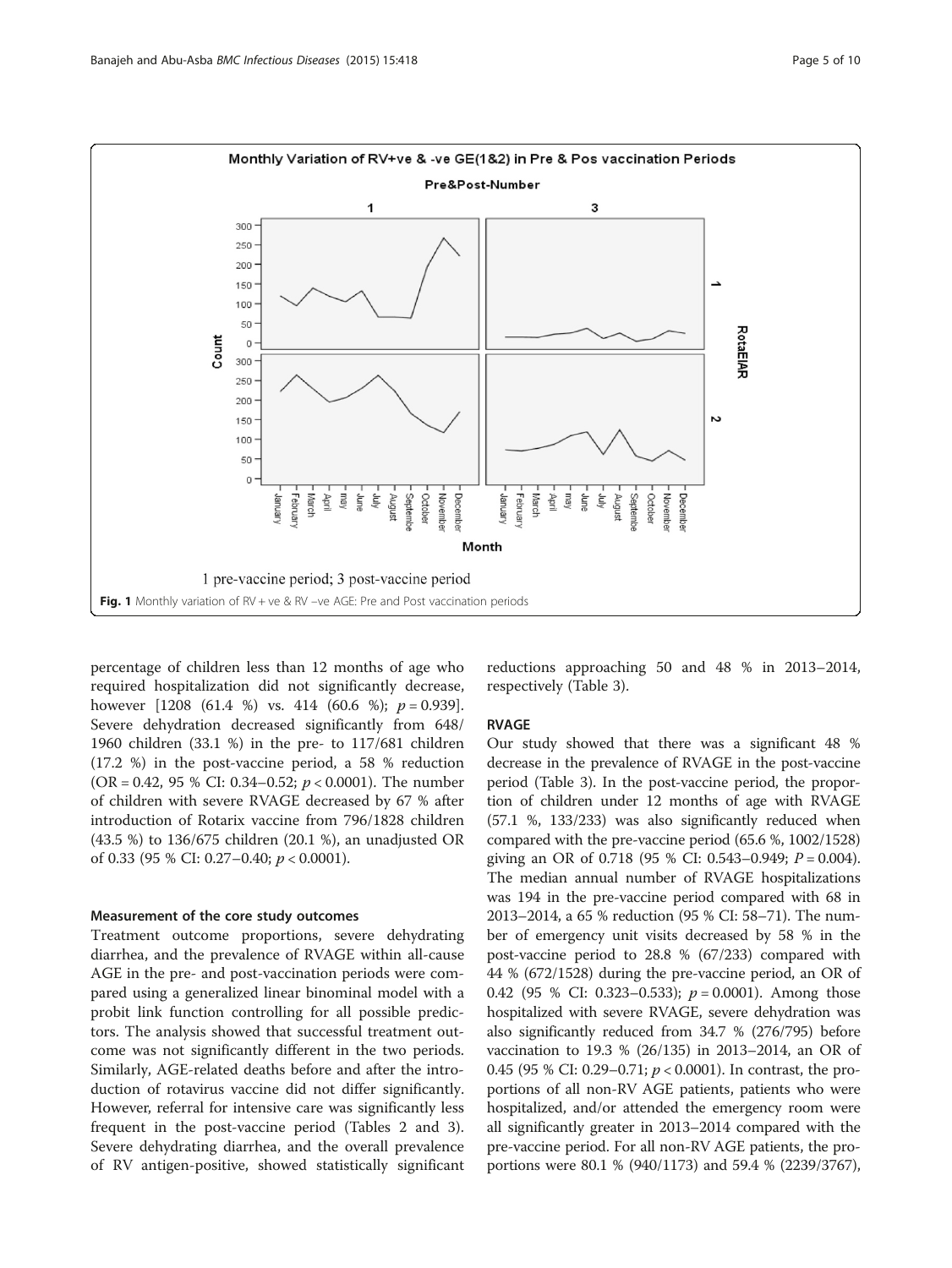| Variable No(%)              | Pre-vaccine period | Post-vaccine period | OR (95 % CI)           | $P$ value |
|-----------------------------|--------------------|---------------------|------------------------|-----------|
|                             | $N = 3973$         | $n = 1182$          | (post-vaccine cohort)  |           |
| Age group                   |                    |                     |                        |           |
| $<$ 12 months               | 2476(62.3)         | 694(58.7)           | $0.87(0.76 - 0.99)$    | 0.042     |
| 12-23 month                 | 1042(26.2)         | 310 (26.2)          | $0.99(0.86 - 1.15)$    | 0.887     |
| > 23 months                 | 455(11.5           | 178 (15.1)          | $1.35(1.12 - 1.63)$    | 0.001     |
| Females                     | 1557 (39.2)        | 449 (38.0)          | $0.96(0.87 - 1.07)$    | 0.456     |
| Males                       | 2416 (60.8)        | 733 (62.0)          |                        |           |
| Vomiting                    | 3495(88.0)         | 1101 (93.1)         | $1.65(1.34 - 2.04)$    | < 0.0001  |
| Febrile                     | 2528(63.6)         | 533(45.1)           | $0.56(0.51 - 0.62)$    | < 0.0001  |
| Age (months)                |                    |                     |                        |           |
| Mean(SD)                    | 11.74(9.44)        | 12.93(11.20)        |                        | 0.001     |
| Duration of symptoms days   |                    |                     |                        |           |
| Mean(SD)                    | 2.98(1.67)         | 3.33(1.58)          |                        | < 0.0001  |
| Diarrhea episodes/day       |                    |                     |                        |           |
| Mean(SD)                    | 6.77(4.34)         | 5.57(3.41)          |                        | < 0.0001  |
| Diarrhea duration(days):    |                    |                     |                        |           |
| Mean (SD)                   | 3.02(2.12)         | 3.40(1.89)          |                        | < 0.0001  |
| Hospital treatment (days)   |                    |                     |                        |           |
| Mean (SD)                   | 2.23(1.67)         | 2.09(2.44)          |                        | 0.690     |
| Severe dehydration          | 848/3902 (21.7)    | 168/1144 (14.7)     | $0.641(0.535 - 0.767)$ | < 0.0001  |
| Rotavirus gastroenteritis   | 1528/3676 (41.6)   | 233/1173 (19.9)     | $0.45(0.38 - 0.51)$    | < 0.0001  |
| Treatment outcome           | $N = 3899$         | $N = 1161$          |                        |           |
| Successful treatment        | 3547(91.0)         | 957(82.4)           |                        | 0.0001    |
| Deaths                      | 27(0.7)            | 13(1.1)             |                        | 0.177     |
| Referred for intensive care | 60(1.5)            | 8(0.7)              |                        | 0.037     |
| Not known                   | 265(6.8)           | 183(15.8)           |                        | 0.0001    |

<span id="page-5-0"></span>Table 2 Baseline characteristics: all-cause acute gastroenteritis: pre and post rotavirus vaccine introduction

an OR of 2.8 (95 % CI: 2.4–3.2). For hospitalized patients, they were 79.9 % (539/675) and 56.5 % (1032/1828), an OR of 3.1 (95 % CI: (2.5–3.8), and for emergency unit visits they were 81.3 % (292/359) and 60.8 % (1041/1713), an OR of 2.8 (95 % CI: 2.1–3.7).

# Prevalence and genotype distributions of circulating rotavirus strains

Genotyping was available for 80 pre-vaccination and 48 post-vaccination RV strains (Table [4\)](#page-6-0). The majority—74/80 of the pre-vaccination strains (83 %) and 40/48 postvaccination strains (92.5 %)—were isolated from children less than 24 months of age. The most prevalent G types in the pre-vaccination period were G1 (33/80, 41.3 %) and G2 (34/48, 42.5 %). The percentage of G1 did not change in the post-vaccine period (16/48, 33.3 %) but G2 was dramatically reduced (2/48, 4.2 %). G9 increased from 5/80 strains (6.3 %) before, to 14/48 strains (29.2 %) after, RV vaccine introduction. P genotypes showed similar variation, with P[4] accounting for 33.8 % of the pre-vaccination strains,

but became less frequent, comprising 14.3 % of the postvaccine strains. P[8] strains increased in frequency from 26.3 to 51 % after Rotarix introduction. We observed increasing frequencies of mixed G and P genotypes circulating in the post-vaccine period that had previously been extremely uncommon. These included G1G3, G2G9, and G3G9, accounting for 20.8 % (10/48) and P[4]P[8],  $P[6]P[8]$ , and  $P[8]P[10]$ , accounting for 22.9 % (11/48) of the post-vaccine strains. These genotypes accounted for only 6.3 % (5/80, all G1G2), and 7.5 % (6/80, all P[4]P[8]) of pre-vaccination strains. The prevalence of G–P combinations also changed following introduction of the RV vaccine. G1P[8] increased in frequency from 45.5 % (15/33) to 87.5 % (14/16), while G2P[4] decreased from a frequency of 76.5 % (26/34) to the detection in only two strains after Rotarix introduction. We also observed G9P[8] and G9P[4] strains that were not detected in the pre-vaccine period, but which became more prevalent in 2013–2014 and accounted for 57 % (8/14) and 14 % (2/14), respectively (Table [4](#page-6-0)).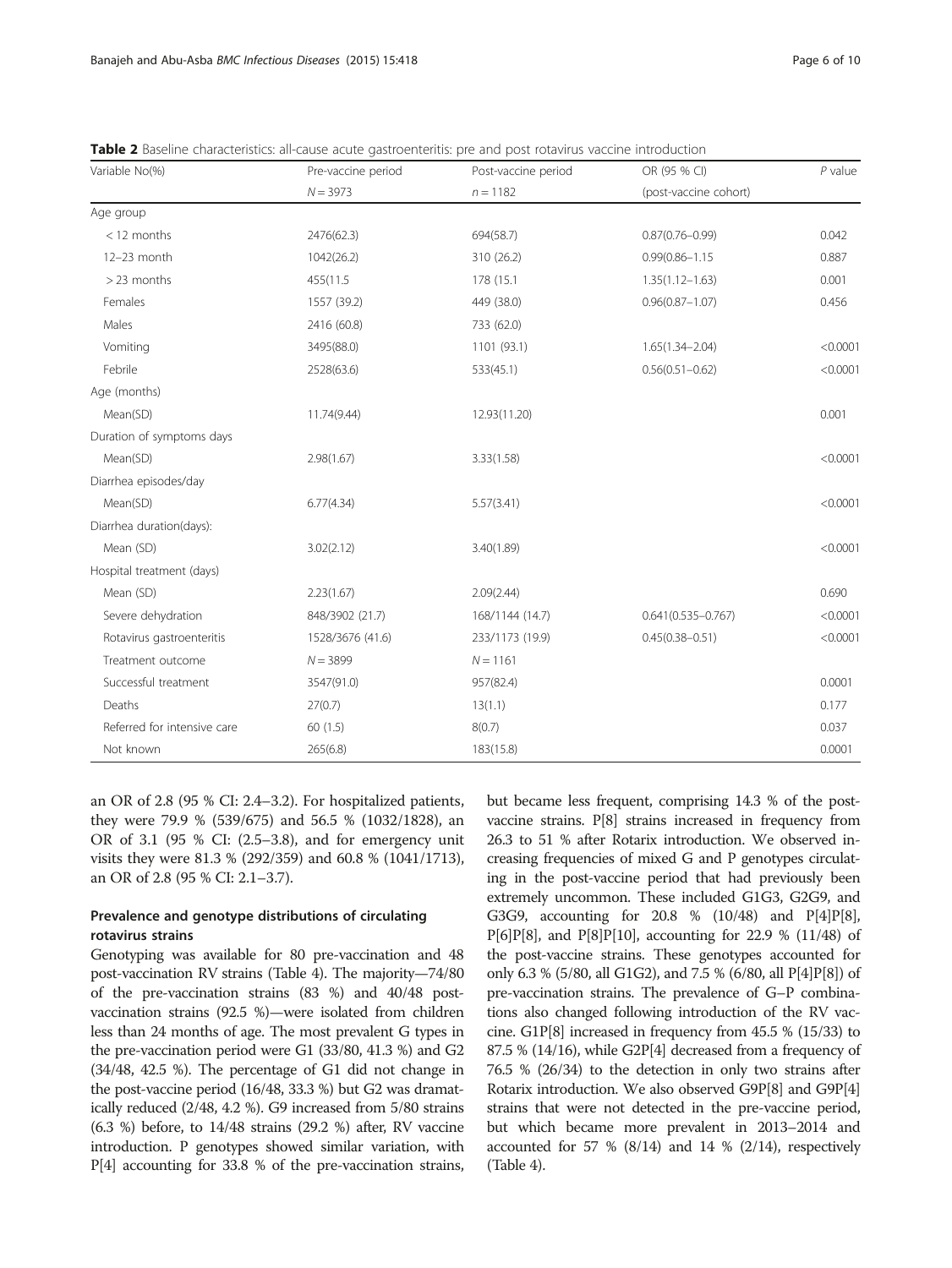<span id="page-6-0"></span>Table 3 Core study outcomes during pre & post-RV vaccination periods: binominal generalized linear models with probit link function

| Pre & Post vaccination      | Unadjusted Exponential (B)  |        | Adjusted Exponential(B) <sup>b</sup> |        |
|-----------------------------|-----------------------------|--------|--------------------------------------|--------|
| Periods N(%)                | (95 % Wald CI) <sup>a</sup> | P      | (95 % Wald CI) <sup>a</sup>          | P      |
| Treatment outcome           |                             |        |                                      |        |
| Successfully treated        |                             |        |                                      |        |
| Pre: 3547/3899 (90.9)       |                             |        |                                      |        |
| Post: 957/1161 (82.4)       | $0.640(0.569 - 0.720)$      | 0.0001 | 0.995 (0.808-1.227)                  | 0.964  |
| Referred for intensive care |                             |        |                                      |        |
| Pre: 60/3899 (1.5)          |                             |        |                                      |        |
| Post: 8/1161 (0.7)          | $0.442(0.295 - 0.660)$      | 0.0001 | $0.615(0.400 - 0.946)$               | 0.027  |
| Deaths                      |                             |        |                                      |        |
| Pre 27/3899(0.7)            |                             |        |                                      |        |
| Post 13/1161 (1.12)         | $0.801$ $(0.526 -1.219)$    | 0.299  | 0.772 (0.478-1.248)                  | 0.291  |
| Severe dehydrating diarrhea |                             |        |                                      |        |
| Pre: 848/3902 (21.7)        |                             |        |                                      |        |
| Post: 168/1144 (14.7)       | $0.64(0.54 - 0.77)$         | 0.0001 | $0.501$ $(0.416 - 0.602)$            | 0.0001 |
| Rotavirus gastroenteritis   |                             |        |                                      |        |
| Pre: 1528/3676 (41.6)       |                             |        |                                      |        |
| Post: 233/1173 (19.9)       | $0.45(0.38 - 0.51)$         | 0.0001 | $0.523(0.476 - 0.574)$               | 0.0001 |

<sup>a</sup>Confidence Interval

b<br>Adjusted for age group, gender, hospital site, symptoms duration(days), and diarrhea episodes duration(days)

# **Discussion**

Diarrhea remains a major cause of child morbidity and death mostly in low-income countries including Yemen. Rotavirus is the primary cause of severe dehydrating diarrhea in children under 5 years of age. The health and economic burdens are substantial, affecting already overcrowded emergency rooms and hospital inpatient facilities in addition to increasing the financial stresses on poor parents [[11](#page-9-0), [12](#page-9-0)].

Following the introduction of RV vaccine, impressive declines in RV and all-cause diarrhea hospitalizations were observed in many countries [[13\]](#page-9-0). This study of the epidemiology of all-cause and rotavirus-specific diarrhea hospitalization is the first to report that rotavirus vaccine

Table 4 Prevalence of rotavirus strains before and after rotavirus vaccine introduction

| Rotavirus strain   | Post vaccination | Pre vaccination | % Proportion difference(95 % CI) | P value  |
|--------------------|------------------|-----------------|----------------------------------|----------|
|                    | $No(\%)$         | $No(\%)$        |                                  |          |
| Total strains      | 48               | 80              |                                  |          |
| G1                 | 16(33.3)         | 33(41.3)        | $-7.92$ % ( $-25.1$ ; 9.2)       | 0.366    |
| G <sub>2</sub>     | 2(4.17)          | 34(42.5)        | $-38.33$ % $(-50.6; -26.1)$      | < 0.0001 |
| G9                 | 14(29.2)         | 5(6.3)          | 22.9 % (9.0; 36.8)               | 0.001    |
| G mix <sup>a</sup> | 10(20.8)         | 5(6.3)          | 14.6 % (2.0; 27.4)               | 0.013    |
| P[4]               | 7(14.6)          | 27(33.8)        | $-19.2$ % ( $-33.6$ ; $-4.8$ )   | 0.009    |
| P[8]               | 25(52.1)         | 21(26.3)        | 25.8 % (8.7; 42.9)               | 0.003    |
| $P{mix}^b$         | 11(22.9)         | 6(7.5)          | 15.4 % (2.2; 28.6)               | 0.013    |
| G-P combination    |                  |                 |                                  |          |
| G1P[8]             | 14/16(87.5 %)    | 15/33(45.5 %)   | 42.0 % (18.6; 65.5)              | < 0.0001 |
| G2P[4]             | 2/2(100)         | 26/34(76.5 %)   | 23.5 (9.3; 37.8)                 | 0.001    |
| G9P[8]             | 8/14(57.1)       | 0               |                                  |          |
| GSP[4]             | 2/14(14.3)       | 0               |                                  |          |

G mix<sup>a</sup>, G1G3;G2G9;G3G9, G1G2

P [mix]b , P[4]P[8];P[6]P[8];P[8]P[10], P[4]P[8]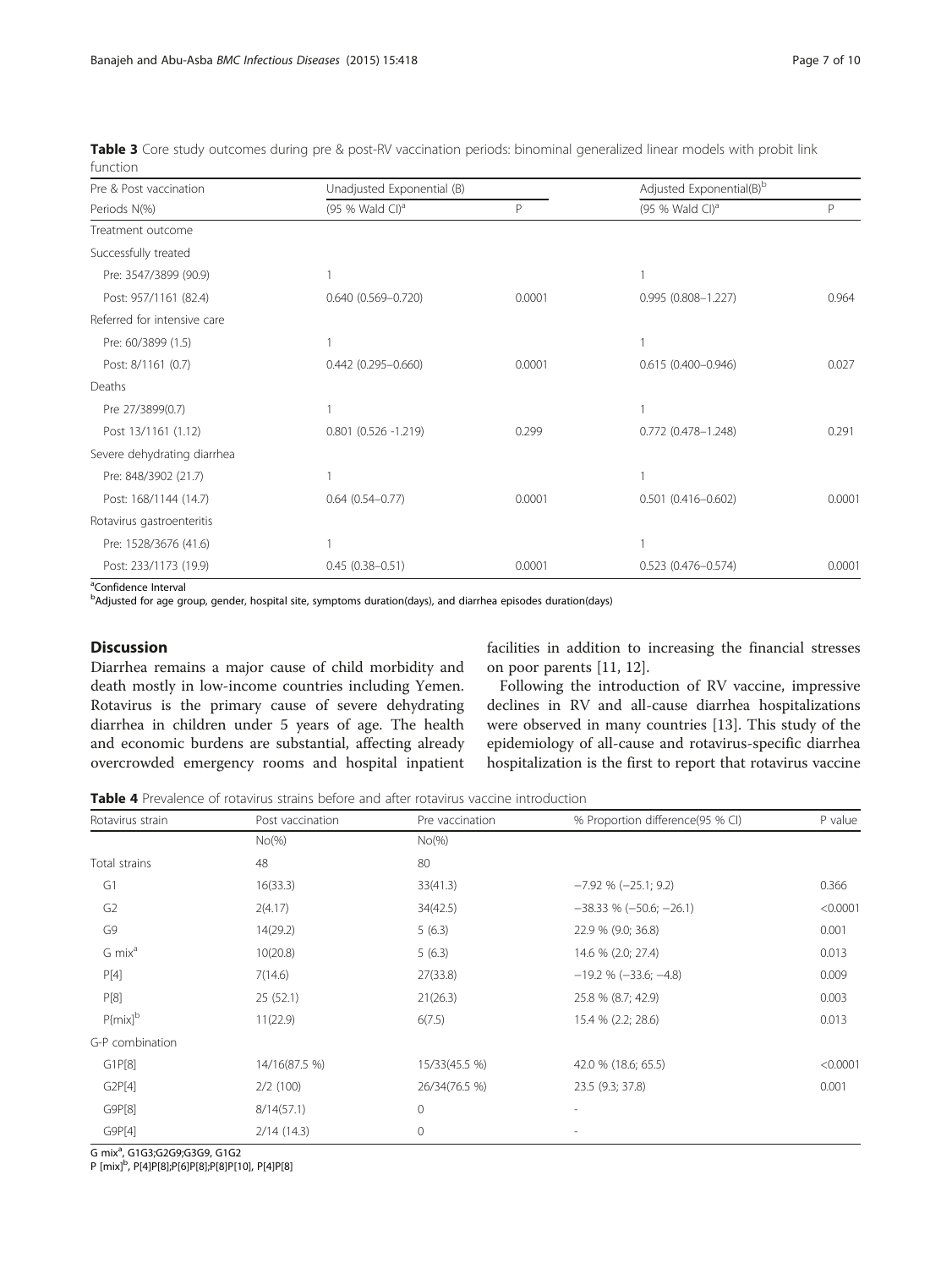introduction in Yemen may have resulted in important epidemiological changes in infant and childhood diarrhea. The study showed an impressive 50 % reduction in all-cause severe dehydrating diarrhea and a statistically significant reduction of rotavirus diarrhea by 48 % in the post-vaccine period (Table [3](#page-6-0)). After Rotarix vaccine introduction, the prevalence of RVAGE was also significantly reduced in children <12 months of age, who are the most vulnerable (Table [2](#page-5-0)). Our study also showed that among all children with severe all-cause GE that needed hospitalization, severe RVAGE hospitalization was significantly reduced by 67 % from 43.5 % (796/ 1828) to 20.1 % (136/675), an OR of 0.33 (95 % CI: 0.27–0.403;  $p < 0.0001$ ) after Rotarix vaccine introduced in Yemen. There was also a significant reduction of 49 % of RVAGE patients visiting the emergency room from 44 % (672/1528) to 28.8 % (67/233), an OR of 0.51 (0.38–0.69;  $p < 0.0001$ ). Despite successful treatment outcome remained unchanged in the pre- and postvaccine periods, we observed a statistically significant reduction with an adjusted OR of 0.615 (95 % CI: 0.400–0.946) of children referred for further intensive care in the postvaccine period (Table [3](#page-6-0)). These results suggest reductions in both RV mortality and in the cost of hospitalization may have occurred. Previous reviews of RV vaccine and diarrhea mortality included efficacy studies that showed regional variation, with 91 % prevention of severe RV diarrhea in developed countries, but efficacy as low as 42.2 % in high-mortality countries. The evidence provided by these efficacy studies suggests that RV vaccine has decreased RV-specific and all-cause diarrhea mortality in all regions of the world [[14](#page-9-0), [15\]](#page-9-0). In GAVI-eligible countries, including Yemen—one of world's poorest countries—RV vaccine could prevent an estimated 2.46 million childhood deaths between 2011 and 2030, with an annual decrease of 180,000 at peak vaccine uptake [[16](#page-9-0)].

Rotavirus is most frequently associated with severe dehydrating diarrhea, substantial hospitalization, increased emergency room visits, and increased costs for both hospitals and parents [[12\]](#page-9-0). In this study, in addition to greater than 60 and 49 % reductions of severe RVAGE hospitalization and emergency room visits, respectively, we also observed significant reductions in severe dehydration among severe all-cause and severe RAVGE inpatients. Both showed significant reductions of 58 % from 33.1 % (648/1960) to 17.2 % (117/681), an OR of 0.42 (95 % CI 0.34–0.52), and 55 % from 34.7 % (276/795) to 19.3 % (26/135), an OR of 0.45 (95 % CI: 0.29–0.71), respectively. The introduction of RV vaccine in Yemen opened a new era of vaccine-based intervention for diarrhea control with extensive health and economic benefits. The monitoring of changes in the burden of RV and allcause diarrhea provides important information to assist health policy-makers in Yemen and neighboring poor countries in the horn of Africa.

Following the introduction of RV vaccine, we observed an important and significant increase in the proportion of children with non-RV AGE at the sentinel hospitals as RVAGE prevalence significantly decreased. We observed an overall increase in the proportion of hospital visits for non-RV AGE to 80.1 % (940/1173) from 59.4 % (2239/ 3767) in the prevaccine period. Emergency room visits for non-RV AGE increased to 81.3 % (292/359) from 60.8 % (1041/1713), and hospitalization for severe nonRV AGE increased to 79.9 % (539/675) from 56.5 % (1032/1828). A recent study from Nicaragua reported that norovirus (NV) was more commonly detected as a cause of diarrhea while rotavirus became less common following rotavirus vaccine introduction [\[17](#page-9-0)]. The study reported that more than 57 % of diarrhea in children under 24 months of age was caused by NV. Another study reported that NV has become the leading viral cause of gastroenteritis in both hospital and community settings in Nicaragua following the implementation of RV vaccination [\[18\]](#page-9-0). In Yemen before rotavirus vaccine introduction, NV was detected in 10 % of children from 1 to 60 months of age with AGE [[8\]](#page-9-0). To establish effective management guidelines, epidemiological changes in the causes of childhood diarrhea following introduction of rotavirus vaccine need ongoing surveillance. Our findings of increasing non-RV severe GE could indicate that NV may be increasing and needs close monitoring. Additional preventive interventions that reduce the burden of diarrhea-related morbidity and mortality need consideration. These include promotion of breastfeeding, provision of safe water, and improving sanitation and hygiene in low-income countries, including Yemen, and particularly in communities with poor socioeconomic status.

Worldwide, the most common G genotypes reported are G1, G2, G3, and G9;  $P[4]$  and  $P[8]$  are the common P genotypes [[19](#page-9-0), [20](#page-9-0)]. Before rotavirus vaccine introduction, five G–P combinations: G1P[8], G2P[4], G3P[8], G4P[8], G9P[8] accounted for almost 90 % of rotavirus disease in children worldwide [\[20](#page-9-0)]. The only study in Yemen before rotavirus vaccine introduction reported that 55 % of the G–P strains were G1P[8], 21 % were G9P[8], and 12 % were G2P[4], but the study was limited by its restriction to one city (Sana'a) in the highlands. In our study, which was conducted in two cities (Taiz, located at an altitude of 1400 m, and Aden, a coastal city) included surveillance data from a 5-year prevaccine period. We observed that the most prevalent strains were G1P[8], isolated from 15/33 patients (45.5 %), and G2P[4], isolated from 26/34 patients (76.5 %). The G9P[8] strain had not been detected before Rotarix introduction, which may indicate temporal and geographical variations [[21](#page-9-0)].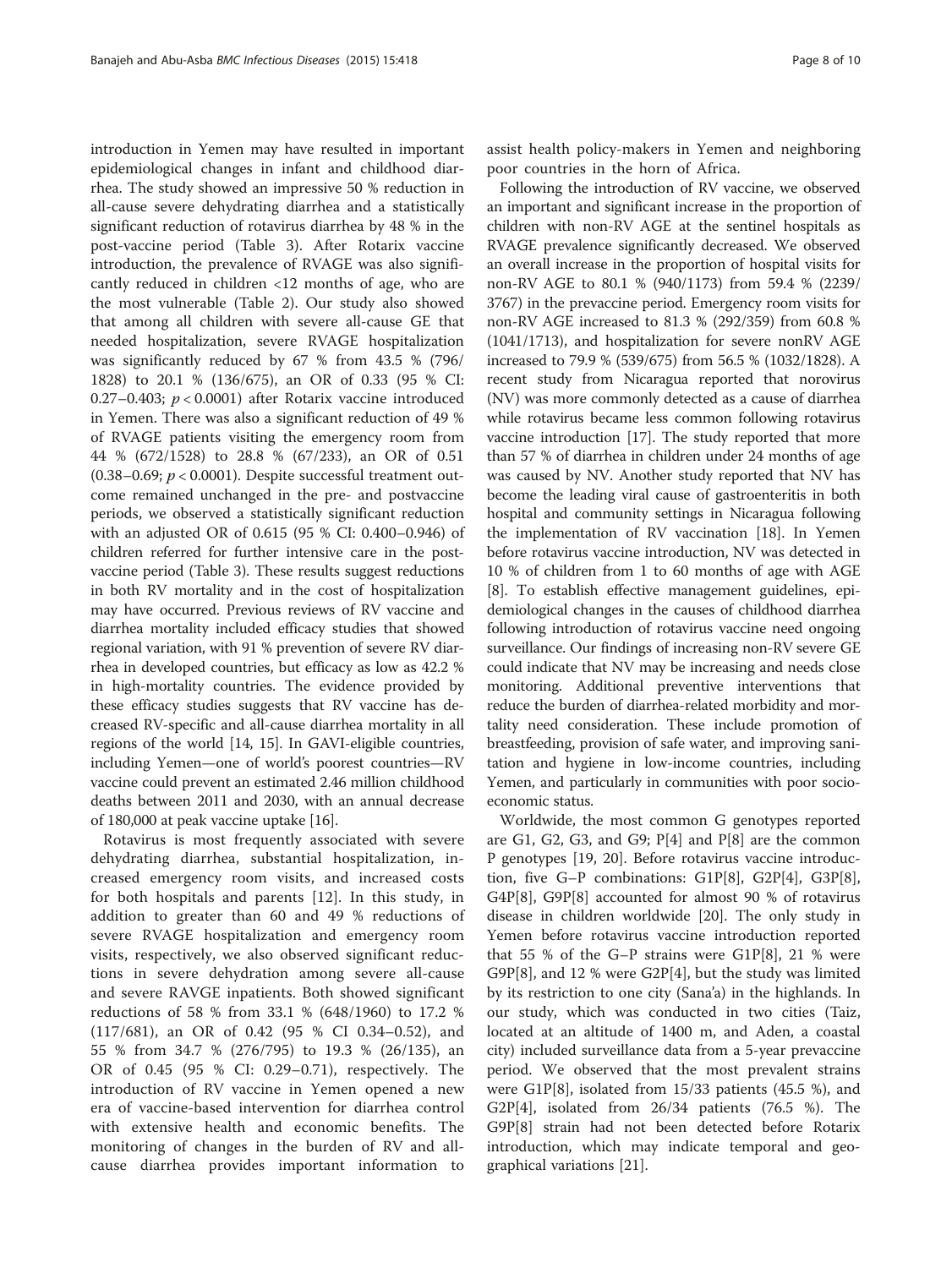Many low-income countries in addition to Yemen have added rotavirus vaccine to their national immunization programs. Monitoring vaccine effectiveness against the circulating rotavirus strains and any accompanying changes in strain diversity need continuous active rotavirus surveillance. It is crucial to identify rotavirus strain diversity. Our study revealed a statistically significant 38.3 % (95 % CI: −50.6; −26.1) reduction of G2 (heterotypic) circulating strains in the post-vaccine period even though they are not included in the monovalent G1P[8] vaccine. The G1 strain (partly homotypic) decreased to 33.3 % (16/48) from 41.3 % (33/80), a nonsignificant reduction of 7.9 % (Table [4](#page-6-0)). Additionally, G9 strains significantly increased in the post-vaccine period, with the emergence of G9P[8] and G9P[4], which were not detected in RV from the pre-vaccine period (Table [4](#page-6-0)). These findings may indicate that variations in circulating rotavirus strains can occur independently and not as a result of rotavirus vaccine selective pressure. Existing evidence confirms that Rotarix provides good protection against both fully and partly homotypic, and fully heterotypic circulating strains including G2P[4], G9P[4], and G9P[8] [\[22](#page-9-0)–[24](#page-9-0)]. A recent systematic review and metaanalysis of published research reports on the distribution of rotavirus strains and strain-specific rotavirus vaccine effectiveness in high- and middle-income Latin America countries showed that rotavirus vaccines (RV1 and RV5) provided adequate protection against RV disease, and that the protection was effective against various homotypic, partly heterotypic, and fully heterotypic rotavirus strains. The review also confirmed that vaccine-induced selective pressure had not occurred. The authors acknowledged the lack of data from low-income countries [\[25\]](#page-9-0). A previous study conducted in a low-income setting in Chiapas, the poorest state in Mexico, showed that Rotarix provided adequate protection against severe RVAGE caused by a fully heterotypic strain (G9P[4]), and reported a vaccine effectiveness of 94 % [\[24\]](#page-9-0). These findings are reassuring for low-income countries that have recently introduced rotavirus vaccines.

In our study, we observed increase in the prevalence of mixed G and [P] circulating strains after Rotarix vaccine introduction. The G-mix prevalence increased to 20.8 % and [P] mix to 22.9 % (Table [4\)](#page-6-0). Similar observations were reported in a study from Bangladesh [[26](#page-9-0)] that reported a substantial proportion of mixed rotavirus circulating strains of more than 14 %, and exceeding 37 % in 2009–2010 that could have resulted in the generation of unusual combined G[P] circulating strains in 2011– 2012. Similar observations have been reported in other countries in the Indian subcontinent [[27\]](#page-9-0).

The study has several limitations. It was conducted based on surveillance data collected from two sentinel hospitals, which are not devoid of problems such as

missing data. Other limitations are the observational design, and a short post-vaccine period. Lack of information on the vaccination status of children included in the surveillance was a major limitation. The treatment outcomes of 6.8 % of children in the pre-vaccine and 15.8 % in the post-vaccine periods were not known (Table [2](#page-5-0)), and that may have affected the result of the vaccine impact on the treatment outcomes, particularly diarrhea-related mortality. In addition, follow-up of children with severe AGE who were hospitalized ended on the day of discharge. However, the proportion of children hospitalized with severe all-cause or RVAGE who needed referral for intensive care was significantly reduced (by 38 %) in 2013–2014 (Tables [2](#page-5-0) and [3](#page-6-0)). Finally, the surveillance data were from two governorates, Taiz and Aden, and may not be directly applicable to settings in other governorates of Yemen. However the results provide an important indication of the potential benefits of rotavirus vaccine in other regions of Yemen and the neighboring low-income countries in the horn of Africa because these countries and Yemen have high levels of poverty and high infant and childhood mortality rates.

# Conclusions

This study showed that the introduction of rotavirus vaccine in Yemen significantly reduced both all-cause and RVAGE hospitalization. The proportion of children who were severely dehydrated was also significantly reduced. The prevalence of severe RVAGE was significantly reduced in the post-vaccine period and the seasonal pattern became blunted and less defined with shorter duration. Significant increases in the proportions of children at the sentinel hospitals with non-RV AGE that occurred following RV vaccine introduction may be at least partly due to increasing prevalence of norovirus (NV) AGE.

Scaling-up interventions such as promotion of breastfeeding, improving sanitation facilities, providing a safe water supply, and improved hygiene, including hand washing, are important especially in poor communities to reduce the unexpected rise of non-RV AGE.

Rotavirus circulating strains in the post-vaccine period showed increases in the G and [P] mix strains of more than 20 % each, while G9P[8] and G9P[4] that were not detected in the pre-vaccine period became more prevalent in 2013–2014. Monitoring of rotavirus circulating strains and NV in the post-vaccine era is crucial to set new guidelines to reduce the burden of childhood diarrhea-related mortality and morbidity.

#### Abbreviations

RV: Rotavirus; AGE: Acute gastroenteritis; RVAGE: Rotavirus acute gastroenteritis; WHO-EMRO: World Health Organization-Eastern Midditreanian Regional Office; SOP: Standard operating procedures; EIA: Enzyme immune assay; GAVI: Global alliance for vaccine initiative; NV: Norovirus.